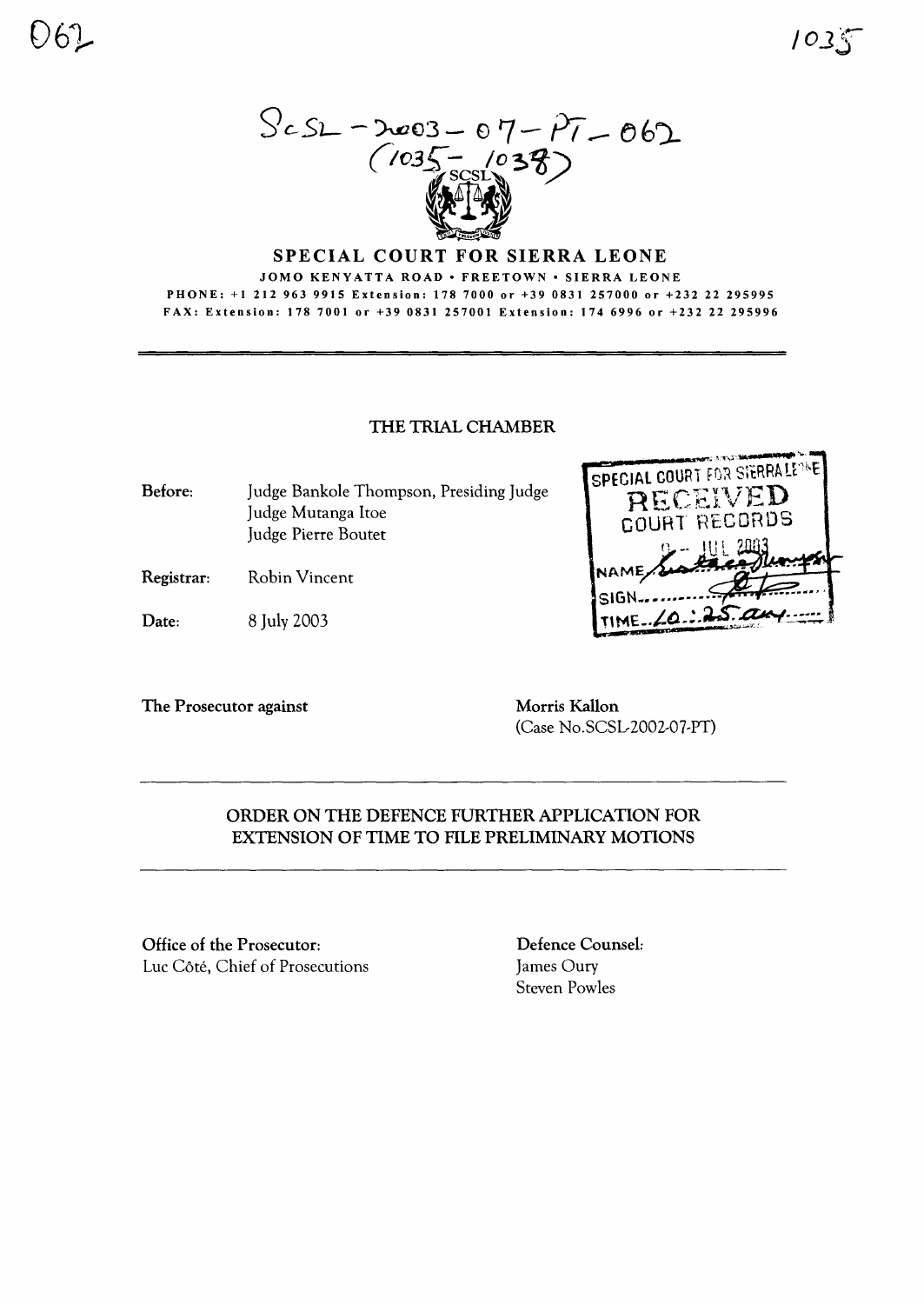SCSL-2003-07-PT

*/oJ6*

### THE SPECIAL COURT FOR SIERRA LEONE ("the Special Court")

SITTING as Trial Chamber ("the Trial Chamber"), composed of Judge Bankole Thompson, Presiding Judge, Judge Pierre Boutet, and Judge Benjamin Mutanga Itoe;

BEING SEIZED of the Defence Further Application for Extension of Time to File Preliminary Motions of the  $16<sup>th</sup>$  day of June 2003 ("the Application") and the Prosecution Response thereto on the  $23<sup>rd</sup>$  day of June 2003 ("the Response");

CONSIDERING the Defence Preliminary Motion Based on Lack of Jurisdiction/Abuse of Process: Amnesty Provided by Lome Accord of the 16<sup>th</sup> day of June 2003 and the Defence Preliminary Motion Based on Lack of Jurisdiction: Establishment of the Special Court Violates Constitution of Sierra Leone of the  $16<sup>th</sup>$  day of June 2003;

CONSIDERING the Trial Chamber Decision on the Defence Motion for an Extension of Time to File Preliminary Motions on 14<sup>th</sup> day of June 2003 ("the Decision");

CONSIDERING that Defence Counsel submit that Defence Counsels already showed good cause in their first Application, but nevertheless was rejected in the above mentioned Decision on the  $14<sup>th</sup>$  day of June 2003;

### NOTING THE SUBMISSION OF THE PARTIES

1. The Defence avers *inter alia,* that, due to the physical distance they did not have adequate time to meet with the accused, to review the disclosed material, and did not have the opportunity to collaborate amongst other Defence Counsel defending fellow accused. Due to these circumstances and due to the large amount of evidence Counsel submits that they where not able to discuss all the evidence with the accused, in order to file a preliminary motion on objections based on defects in the form of the indictment. Further it is submitted that the limited access to the Accused, due to the fact that the detention facility can only be accessed by helicopter twice a week, and the disadvantage that arises therewith is a violation of the Accused's right to properly prepare his defence. The Defence further argue that the Trial Chamber did not consider their argumentation on a preliminary motion on objections based on defects in the form of the indictment

3. In addition Defence Counsel submit that they did not receive final confirmation from the Special Court as the nature and amount of remuneration that they are to receive for work carried out as Defence Counsel. The Defence seeks to be granted an extension of time until the  $8<sup>th</sup>$  day of July 2003 to file further Preliminary Motions

2. The Prosecution submits that the Application raises objections to the earlier Decision dated  $14<sup>th</sup>$  day of June 2003 denying an extension of time, and that therefore this issue should have been more properly raised within an appeal. Further it is submitted by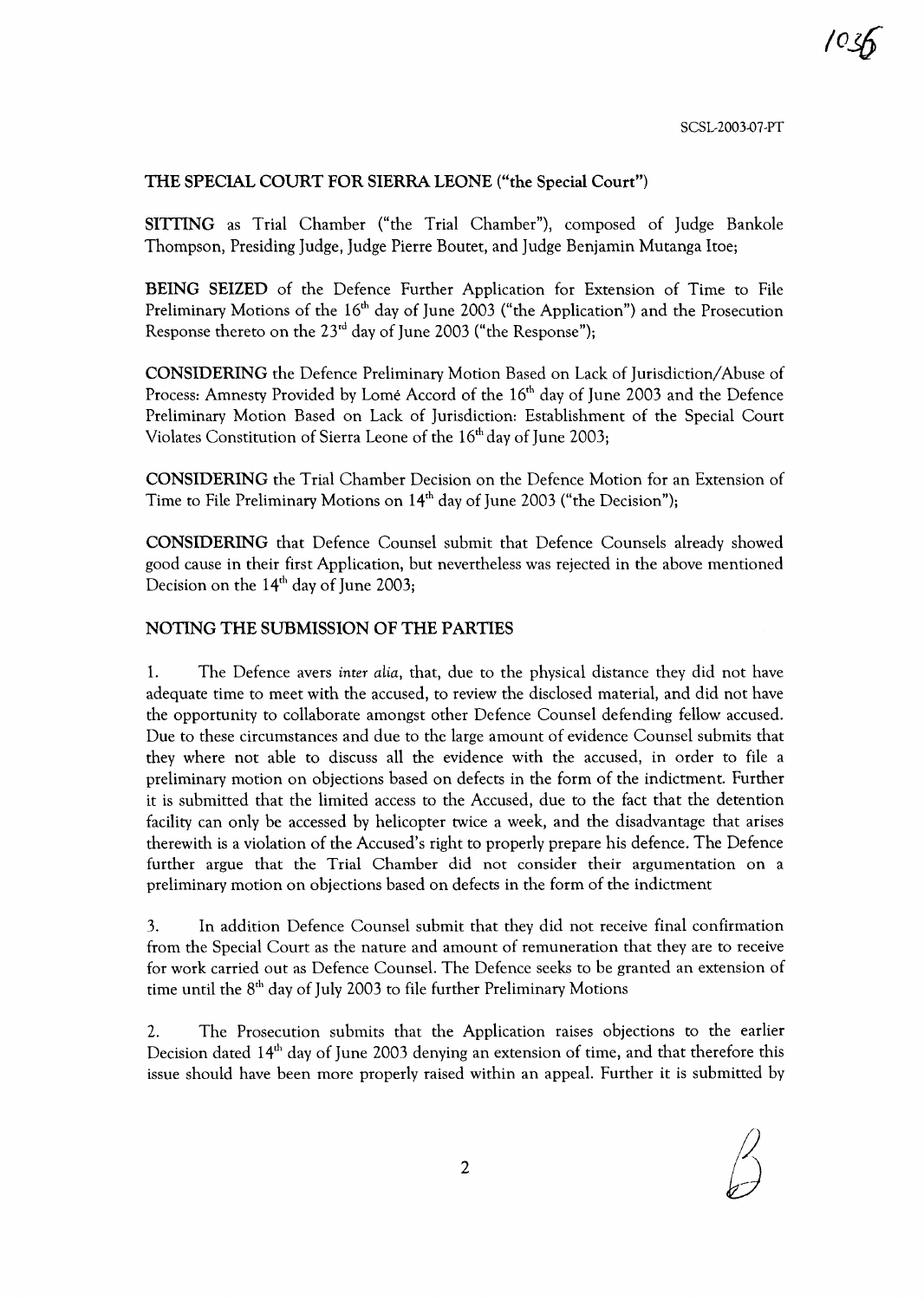*/037-*

the Prosecution that the reasons provided for another extension do not constitute good cause.

# AFfER HAVING DELIBERATED

3. The Trial Chamber notes that Defence Counsel in this Application is raising quite similar arguments to those in their Application for Extension of Time to Preliminary Motions dated  $30<sup>th</sup>$  day of May 2003. In the current application the Defence is focusing more on an extension of time for filing a preliminary motion based on objections on defects in the form of the indictment rather than more specifically on lack of jurisdiction. However, the arguments are once more based fundamentally on the limited access to the accused.

4. Further it must be noted that Rule 45 (C) (iv) of the Rules requires Counsel to be willing and available on a full-time basis for the representation and conduct of the defence of the Accused;

5. In addition the Trial Chamber notes that the current Application is the fourth such application for an extension of time by the Defence Counsel in a relatively short period of time;

6. Rule 72 (F) provides that an extension of time may be granted upon showing good cause. The current application as the previous ones does not however show good cause or even exceptional circumstances.

7. The Arguments raised by the Defence are no different than those that where raised in their first Application on the  $30<sup>th</sup>$  day of May 2003. The Trial Chamber has already ruled that in the existing circumstances no extension to file preliminary motions shall be granted. In addition Counsel has not provided new facts nor any additional justification that could be considered as exceptional or showing good cause.

8. With respect and contrary to the argumentation of the Defence the Trial Chamber has very well considered the submissions on the defects of the indictment in its Decision dated the 14<sup>th</sup> day of June 2003. In paragraph 13 of the said Decision the Trial Chamber stated:

"The Chamber concludes that having regard to the totality of the circumstances of the instant Motion, no good cause has been shown by the Defence for an extension of time."

9. Therefore the Trial Chamber considers that such an issue has already been decided. As the Chamber already ruled on this matter it is barred from ruling on this issue again.